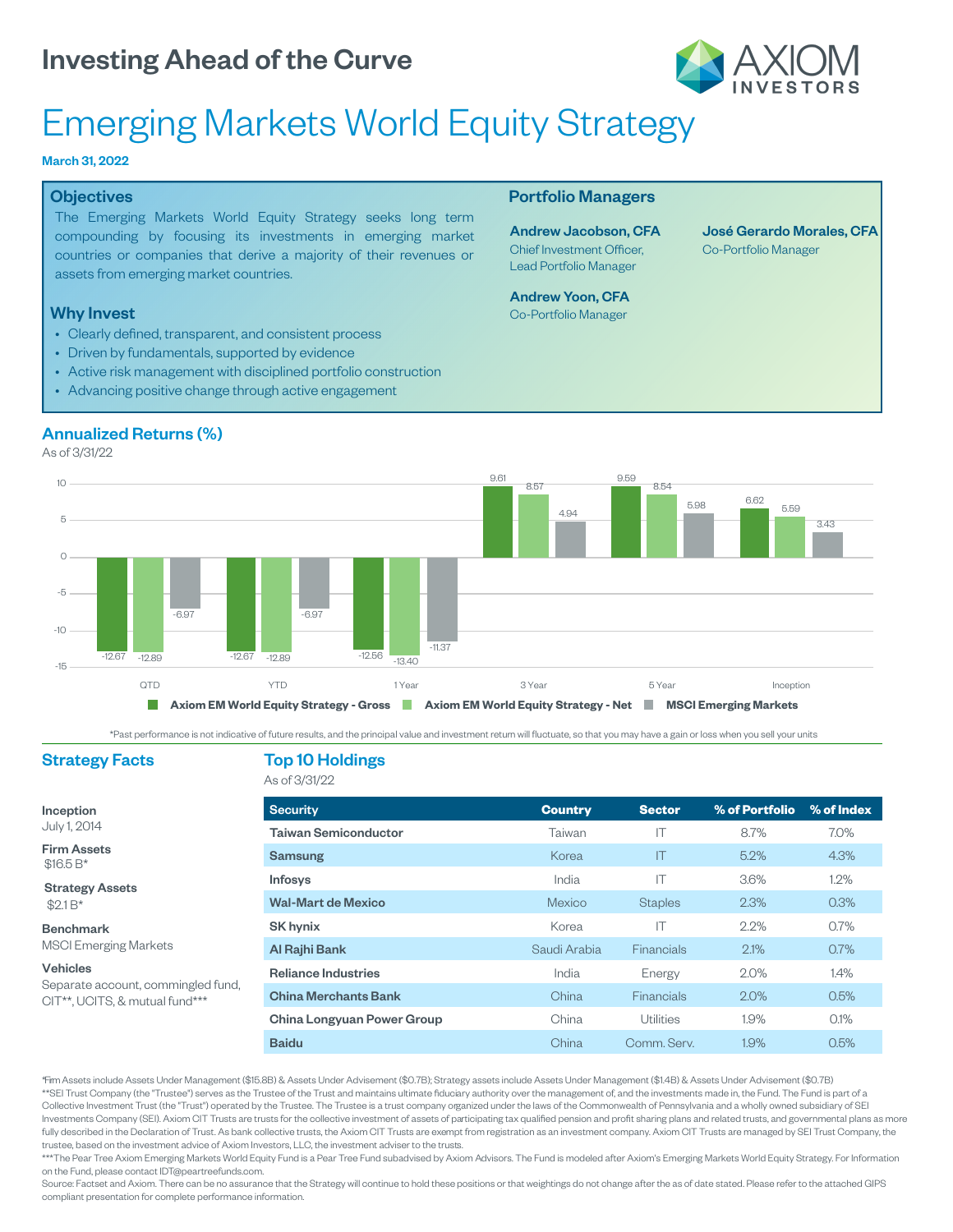#### Risk/Return Analysis Portfolio & Characteristics (%)

As of 3/31/22

| <b>5 Year Statistics</b>             | <b>Axiom</b> | <b>Index</b> |
|--------------------------------------|--------------|--------------|
| Cumulative Return (%)                | 58.1         | 33.7         |
| Annualized Return (%)                | 96           | 6.0          |
| Annualized Excess Return (%)         | 3.6          |              |
| <b>Batting Average (% Quarterly)</b> | 80.0         |              |
| Annualized Standard Deviation (%)    | 17.O         | 16.5         |
| Tracking Error (%)                   | 4.3          |              |
| <b>Information Ratio</b>             | 0.8          |              |
| <b>Annualized Sortino Ratio</b>      | 0.8          | 0.4          |
| Upside Capture (% Quarterly)         | 126.6        |              |
| Downside Capture (% Quarterly)       | 98.1         |              |

# **Axiom Index**

|                                       | <b>Axiom</b> | <b>Index</b> |
|---------------------------------------|--------------|--------------|
| <b>Holdings</b>                       | 126          | 1399         |
| % in Axiom Top 10 Holdings            | 32.0%        | 16.8%        |
| Weighted Average Market Cap (\$B)     | \$166.8      | \$123.8      |
| Median Market Cap (\$B)               | \$27.3       | \$7.4        |
| Liquidity (\$M/Day)                   | \$847        | \$275        |
| <b>Net Debt/Equity Ratio</b>          | 10.3         | 13.3         |
| <b>Price Earnings Ratio (forward)</b> | 15.5         | 11.8         |
| <b>Earnings Growth Rate (forward)</b> | 29.5         | 18.4         |
| <b>PEG Ratio (PE/Growth Rate)</b>     | 0.5          | 0.6          |
| Wgt. Avg. Carbon Intensity            | 178.5        | 325.7        |

#### Sector Exposure (%)









#### Regional Allocation vs. Index (%)



#### Regional Exposure (%)



Index: MSCI Emerging Markets

Currency: USD, Risk/return statistics are gross of fees.

Past performance is no guarantee of future results. Source: Factset and Axiom.

There can be no assurance that the Strategy will continue to hold these positions or that weightings do not change after the as of date stated.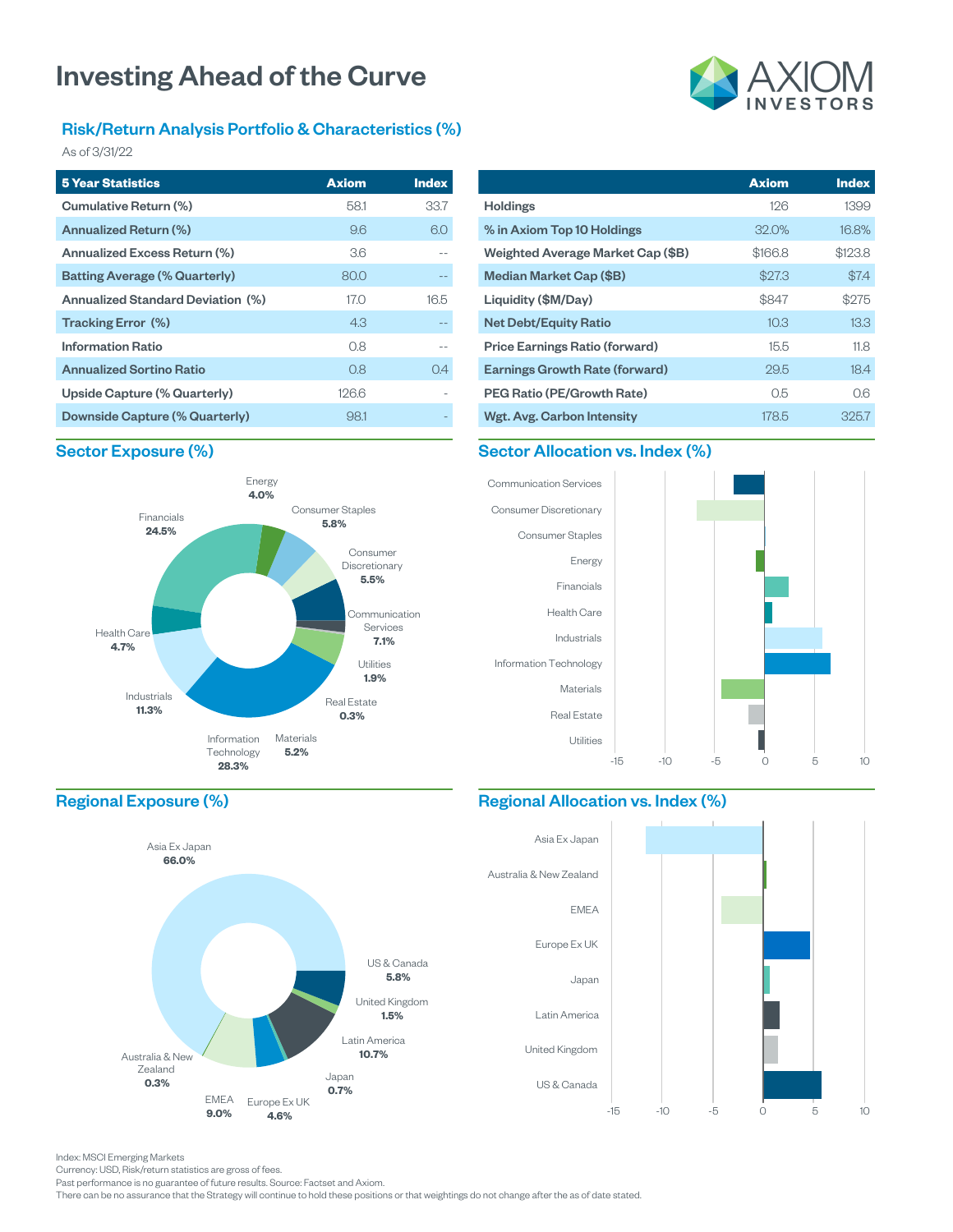

#### **Commentary**

During the first quarter 2022, the Axiom Emerging Markets World Equity Strategy ("Strategy") underperformed the MSCI EM Index ("Index") net of fees. The Strategy has outperformed the Index on a net of fees basis over 3-year, 5-year and since inception periods.

This quarter, the MSCI EM Growth Index underperformed the MSCI EM Value Index by -7%. This was the second worst quarter for emerging markets growth relative to value in the past 25 years. Historically, such pronounced market rotations have often been followed by periods of growth stock recovery. Earnings remained resilient across Axiom's holdings, with the preponderance of the portfolio seeing forecast upgrades. As a result, the price correction left Axiom's holdings at historically attractive levels for longer-term performance. For example, the average PE in Axiom's Emerging Market World Strategy fell from nearly 20 at the start of the quarter to approximately 15 by the end while the average forecast earnings growth rate accelerated from just under 24% to just under 30% bringing the PEG ratio down from 0.8 to 0.5, an attractive and below-index level. We saw directionally similar movements across other Axiom strategies. In addition to growth-stock multiple compression, the underlying sector performance of the index return also presented a challenge. For example, financials was the best performing sector in the Index closely followed by materials, particularly metals and mining. Both sectors benefited from elevated global inflation and the materials sector was further boosted by the supply shock which resulted from the Russian invasion of Ukraine. The worst performing sectors included many of the 'growthier' parts of the global economy such as consumer discretionary, health care, and information technology. Many of Axiom's challenging stocks this quarter were longer term contributors that suffered a price correction despite continued earnings growth. The investment team collaborated intensively to re-underwrite existing investments while making prudent adjustments to portfolio holdings to manage risk, capture opportunities, and reflect evolving market conditions.

The top performing sector for the Strategy on a relative basis during the first quarter was consumer staples, led by Walmart de Mexico. Detracting from performance for the quarter was the Strategy's underweight position in Brazilian banks within the financial sector and stock selection in information technology.

From a country perspective, Russia was the highest contributing country on a relative basis due to Axiom's underweight in advance of the invasion; the Strategy sold down exposure to 0%. Also contributing positively was the Strategy's overweight to Mexico, led by stocks Grupo Mexico, Grupo Financiero Banorte, and Walmart de Mexico. Detracting from performance for the quarter was our stock selection in Taiwan, mainly driven by the underperformance of a few technology stocks, and our underweight to Brazil.

From an individual stock perspective, the best relative contributors for the quarter were Al Rajhi Bank of Saudi Arabia, Walmart de Mexico, PTT Exploration & Production of Thailand, and Grupo Financiero Banorte. The largest detractors on a relative basis were Lukoil, before selling to zero, Taiwan Semiconductor, and Silergy.

Global equities have rapidly adjusted to reflect challenging current macroeconomic conditions creating opportunities in public markets for longer-term investors. While recent market turbulence is unsettling, it is notable that the S&P 500, for which data is available, rose during all seven Fed hiking cycles since 1975, gaining over 16% on average. The median Fed tightening cycle lasted 15 months with nine hikes for a median benchmark rate increase of 3.25%, roughly in line with current market expectations for this cycle. The Fed joined the global monetary tightening cycle, which started over one year ago in emerging markets, as global inflation concerns intensified during the quarter largely because of the energy and commodity supply shocks associated with the Russian invasion of Ukraine. These supply shocks combined with tight global labor markets and the residual impacts of COVID more than offset recent signs of improvements in global supply chains and evidence of rising wholesale channel inventories. While current growth remains healthy with especially strong labor and housing markets as well as tailwinds from re-opening and residual stimulus, investors are increasingly factoring in the risk of a recession. The widely followed 2-year to 10-year interest rate spreads recently briefly inverted anticipating a possible recession in one to two years. Again, as with the Fed tightening, these concerns might be creating public market opportunities for longer-term investors. Following all yield curve inversions since 1975, markets rose over 70% of the time gaining 8% on average from the first day of inversion to the end of the subsequent recession, again using the S&P 500 as a reference given the longterm data availability. During the past few Fed tightening cycles growth stocks on balance outperformed but earlier cycles sometimes favored value stocks. As we have for over 25 years, the team at Axiom will continue to navigate challenging markets by seeking out attractive dynamic growth investment opportunities, implementing our disciplined risk-aware portfolio construction, and focusing on remaining value-added long-term stewards of capital.

The information presented is not definitive investment advice, should not be relied on as such, and should not be viewed as a recommendation by Axiom. The securities presented are not representative of all of the securities purchased, sold or held for advisory clients, and it should not be assumed that investment in the securities identified was or will be profitable.

#### Client Partnership Contacts

**Lindsay R. Chamberlain** Managing Director 203.422.8039 lchamberlain@axiom-investors.com

**Megan Strater** Director of Client Partnerships 203.422.8041 mstrater@axiom-investors.com

#### **Gregory Schneider** Director of Client Partnerships 203.422.8038 gschneider@axiom-investors.com

**Matthew Welling, CFA** Director of Client Partnerships 203.422.8044

mwelling@axiom-investors.com

**Steve Hanson** Director of Client Partnerships 203.422.8085 shanson@axiom-investors.com